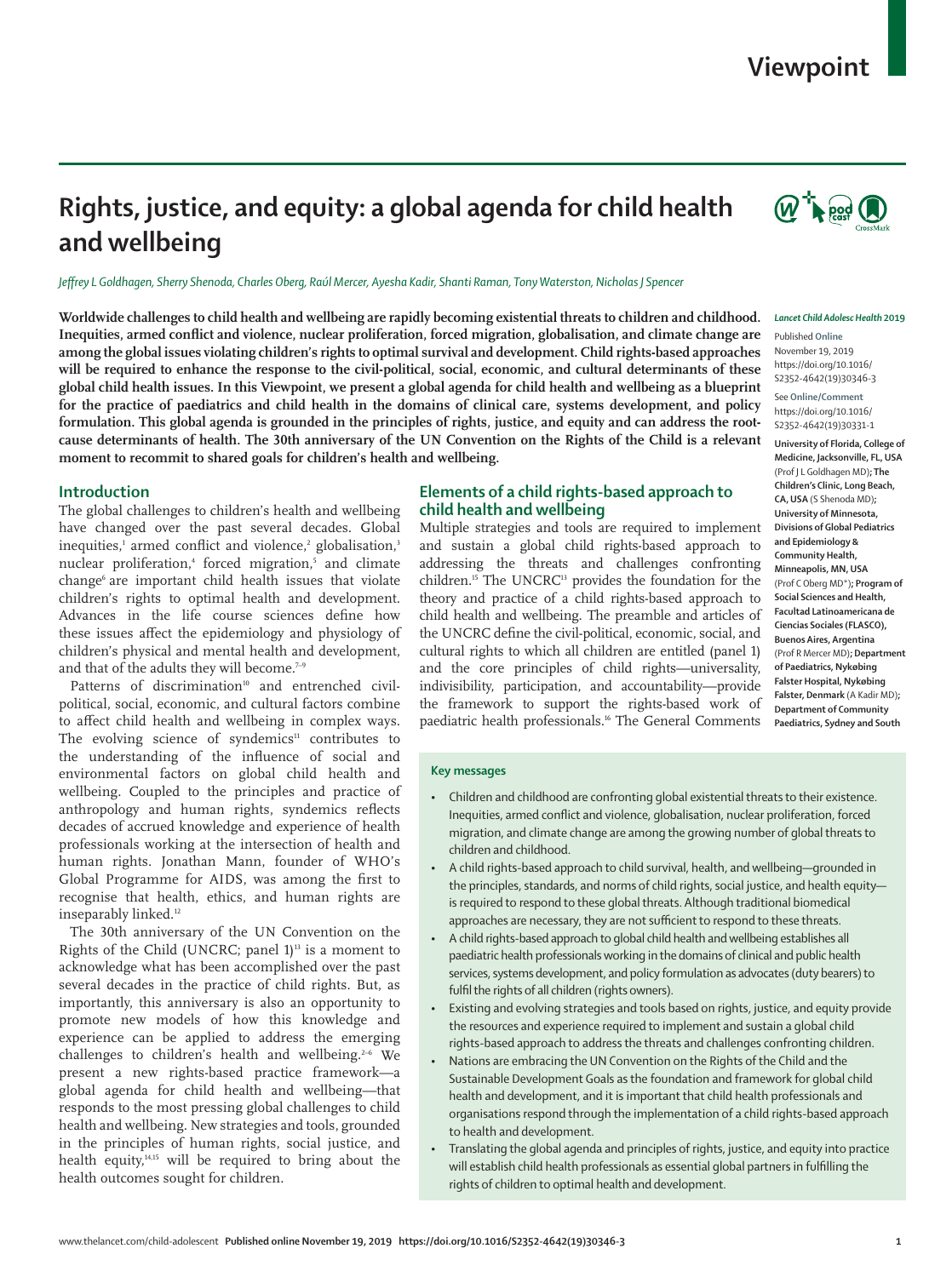**Western Sydney Local Health Districts, Liverpool, NSW, Australia** (S Raman MD)**; Institute of Child Health and Society, University of Newcastle upon Tyne, Newcastle upon Tyne, UK**  (T Waterston FRCPCH†)**; and Division of Mental Health and Wellbeing, Warwick Medical School, University of Warwick, Coventry, UK** (Prof N J Spencer FRCPCH)

\*Prof Oberg retired in December, 2018

†Dr Waterston retired in June, 2009

Prof LL Goldhagen, University of Florida, College of Medicine, Jacksonville, FL 32207, USA **jeffrey.goldhagen@jax.ufl.edu**

Correspondence to:

• Education

**Social rights**

- Play
- Family life or alternative care
	- Family reunification
	- Fullest social inclusion for disabled children
	- Support for parents to ensure protection of children's rights

Panel 1: The UN Convention on the Rights of the Child,<sup>13</sup>

#### **Protective rights**

**adopted in 1989 Economic rights**

Social security

a child's health

**Cultural rights**

• Adequate standard of living

• Life, survival, and development

• Protection from economic exploitation

• Respect for language, culture, and religion

• Best possible health and access to health care

• Abolition of traditional practices likely to be prejudicial to

- Promotion of a child's best interests
- Protection from abuse and exploitation
- Protection from armed conflict
- Protection from harmful drugs
- Protection from trafficking
- Rehabilitative care post-abuse or post-neglect

#### **Civil and political rights**

- Heard and taken seriously
- Freedom from discrimination in the exercise of rights
- Freedom of religion, association, and expression
- Privacy and information
- Respect for physical and personal integrity
- Freedom from all forms of violence, torture, or other cruel, inhuman, or degrading treatment
- Due process of the law
- Recognition of the importance of treating the child with respect within the justice system
- Not to be detained arbitrarily

of the UNCRC provide interpretation and analysis of specific articles and provide metrics to monitor their implementation. The two Optional Protocols—involvement of children in armed conflict; and sale of children, child prostitution, and child pornography—provide expanded protections of children's rights.

General Comment 5 of the UNCRC (General Measures of Implementation of the Convention on the Rights of the Child)<sup>17</sup> establishes many foundational elements of child rights and a child rights-based approach to child health. This General Comment defines the role of the state as an entity that engages and provides capacity for all sectors of society, including children and families, to advance the rights of children—in particular with regard to civil-

political, social, economic, and cultural rights. This Comment also requires that states review legislation, budgets, legal systems, and systems for redress to ensure full compliance with the UNCRC. General Comment 5 necessitates that states engage in intersectoral coordination, education and capacity building, development of rightsbased national strategies, implementation of national human rights institutions (ie, ombudsperson offices), and development of impact assessments, data collection, and periodic reporting. The guiding principles of the UNCRC are established in this General Comment, as is the requirement to make these principles and the articles of the UNCRC known throughout society, with a particular focus on the private sector.

The rights-based sustainable development goals (SDGs) define how states are expected to frame their development agendas and political policies over the next 15 years. The SDGs also supply a diverse set of metrics for monitoring and evaluating progress.18 Most of the 17 SDGs relate to children, making them another important element of a child rights-based approach to child health and wellbeing.

The principles of social justice and health equity are also relevant to a child rights-based approach to addressing global challenges*.* Social justice, as defined in the American Academy of Pediatrics Policy Statement on health equity and child rights, is the "fair distribution of resources".15 Inequities are differences in health that are avoidable by reasonable action.15 Social injustice, often expressed as gradients or equity gaps, is among the greatest global threats to children's health and wellbeing.

# **A child rights-based approach to health and development**

A human rights-based approach is a development framework that extends a full range of economic, social, cultural, civil, and political rights to all individuals.14 This type of approach conceptualises children as rightsholders with just entitlements, and describes individuals with responsibilities to fulfil these rights as duty bearers with obligations for which they could be held to account. A child rights-based approach to the health and wellbeing of children requires the use of the UNCRC and principles of child rights to design, implement, monitor, and evaluate health services, systems, and policy.

At the service level, child rights-based approaches introduce obligations to consider the right to health (UNCRC Article 24) through the lens of the four core principles of child rights (UNCRC Articles 2, 3, 6, and 12), and to apply all relevant rights in the UNCRC to guide and improve quality of health-care delivery and health outcomes (panel 2). At the systems level, rights-based analyses of regulations and legislation are required to ensure these systems fulfil children's rights to optimal health and development. A child rights-based approach to child health requires policies and protocols that translate child rights principles into practice, including a commitment to listen to children's views and take them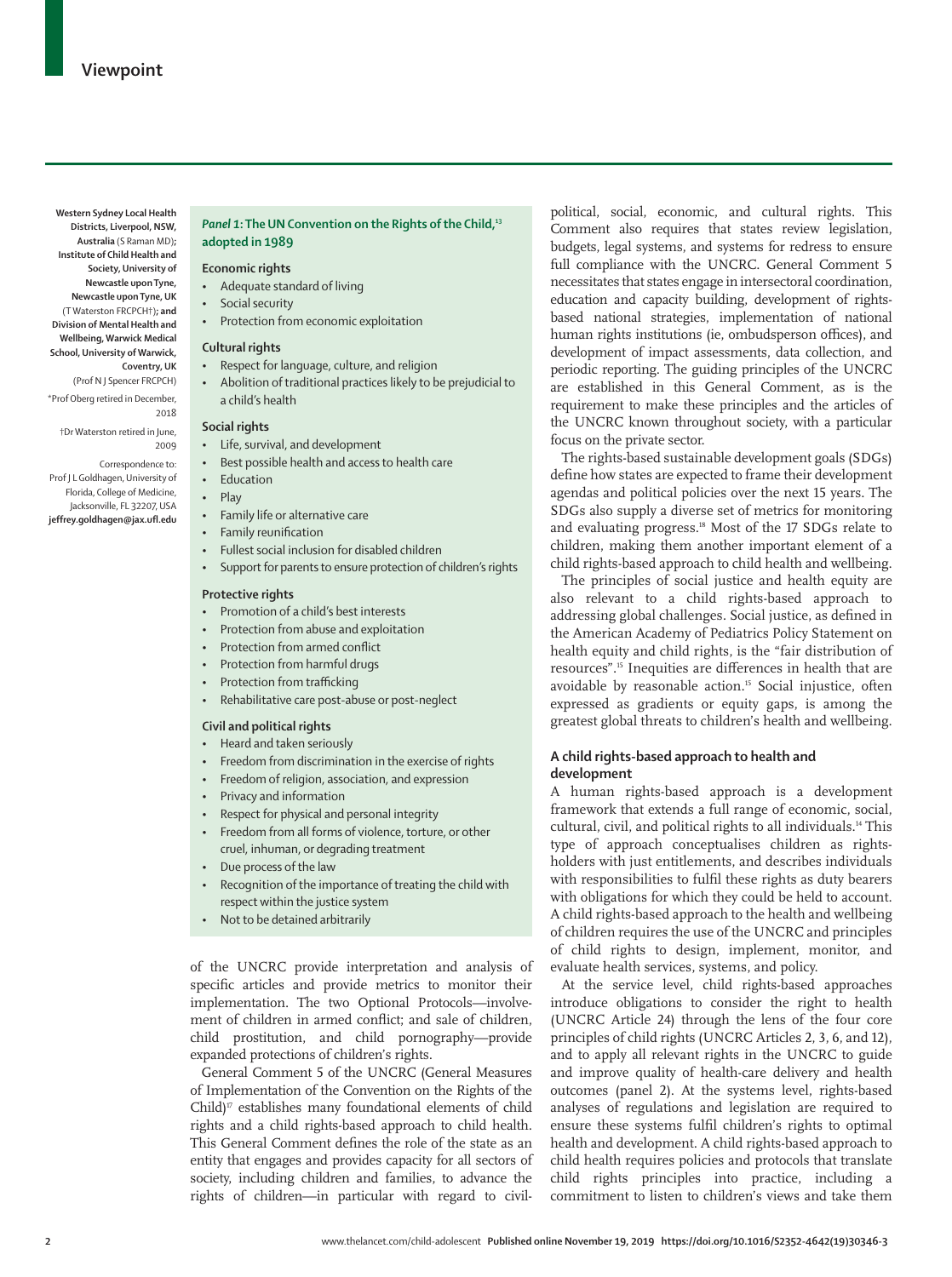seriously, confidentiality, and adequate training for professionals. At the policy level, a child rights-based approach helps to define the issues to be addressed and the role of health professionals as child advocates. Health professionals can bear witness and respond to the effect of political, social, economic, cultural, and environmental determinants on child health and wellbeing. Through a child rights-based approach to policy, health professionals can address the inequities, laws, services, and budgetary allocations that advance or undermine the realisation of children's rights.

The concepts and principles of children's rights that culminated in the ratification of the UNCRC in 1989 were established after decades of work to advance child rights. A child rights-based approach to child health is not a revolutionary departure for paediatrics and child health, but rather is a development based on a rich history of human rights advocacy and action (figure 1). This history provides an instructive path into the future.

# **Global challenges confronting children and families**

Over the past 30 years, the evidence has shown that the challenges and threats to global child health and wellbeing result from the complex interaction of civil-political, social, economic, cultural, and environmental factors.<sup>7</sup> Together, these factors establish a rapidly evolving typology of child health that will increasingly challenge the response from paediatric health professionals and organisations, and require the development and implementation of new rights-based strategies, tools, and metrics. Inequity, globalisation, armed conflict, violence, migration, nuclear proliferation, and climate change are among the most substantial challenges to child health and paediatric health professionals.

#### **Inequity**

Inequities are avoidable inequalities arising from the civil-political, social, economic, cultural, and environmental circumstances in which people live.<sup>19</sup> Inequities are violations of child rights and assaults on social justice. The huge differences in economic and political power between high-income and low-income countries profoundly affect the health and wellbeing of children. For example, mortality in children younger than 5 years is two in 1000 livebirths in some high-income countries, compared with the highest mortality of 84 in 1000 in the Central African Republic.20 Inequities within countries have also increased over the past several decades, with an increasing share of the wealth being controlled by highincome groups. In the USA, 1% of the population controls more than 40% of the wealth; in England and Wales, 1% of the population owns more than 50% of land.

These inequities cause violations of children's rights to basic human needs. Nearly 1 billion children in lowincome countries have at least one basic human need unfulfilled.<sup>21</sup> Despite improvements in the past 15 years,

#### *Panel 2***: UN Convention on the Rights of the Child articles related to Article 24—the right to health**

### **Core articles**

*Article 2: non-discrimination* All rights are to be recognised for each child without discrimination on any grounds

*Article 3: best interests*

The best interests of the child should be considered in all decisions related to them

*Article 6: survival and development* Optimal survival and development

*Article 12: participation* Respect for the child's views in all matters affecting them

#### **Related articles**

*Article 5: evolving capacities* Rights of parents to provide guidance to the child considering her or his evolving capacity

*Article 17: access to information* Ensure accessibility of information from a diversity of sources

*Article 18: parental capacities* The state shall ensure parents have the capacity to fulfil the rights of their children

*Article 19: protection from violence* Protection from maltreatment, and implementation of prevention and treatment programmes

*Article 23: disabilities*

Right to special care, education, and training to achieve dignity and greatest degree of self-reliance

*Article 25: review of treatment* Entitlement to have placement of children in care evaluated regularly

*Article 27: standard of living* Right to a standard of living adequate for physical, mental, spiritual, moral, and social development

*Article 28: education* Right to free primary education, accessible secondary education, and no corporal punishment

*Article 29: education*

Right to optimal development of the child's personality, talents, and mental and physical abilities

*Article 32: protection from exploitation* Protection from work that threatens his or her health, education, or development

*Article 39: recovery of child victims* Right to care and social reintegration for child victims of armed conflict, torture, and other forms of violence

millions of children are deprived of their rights to optimal survival and development, and to learn, be protected from violence and exploitation, and live in a safe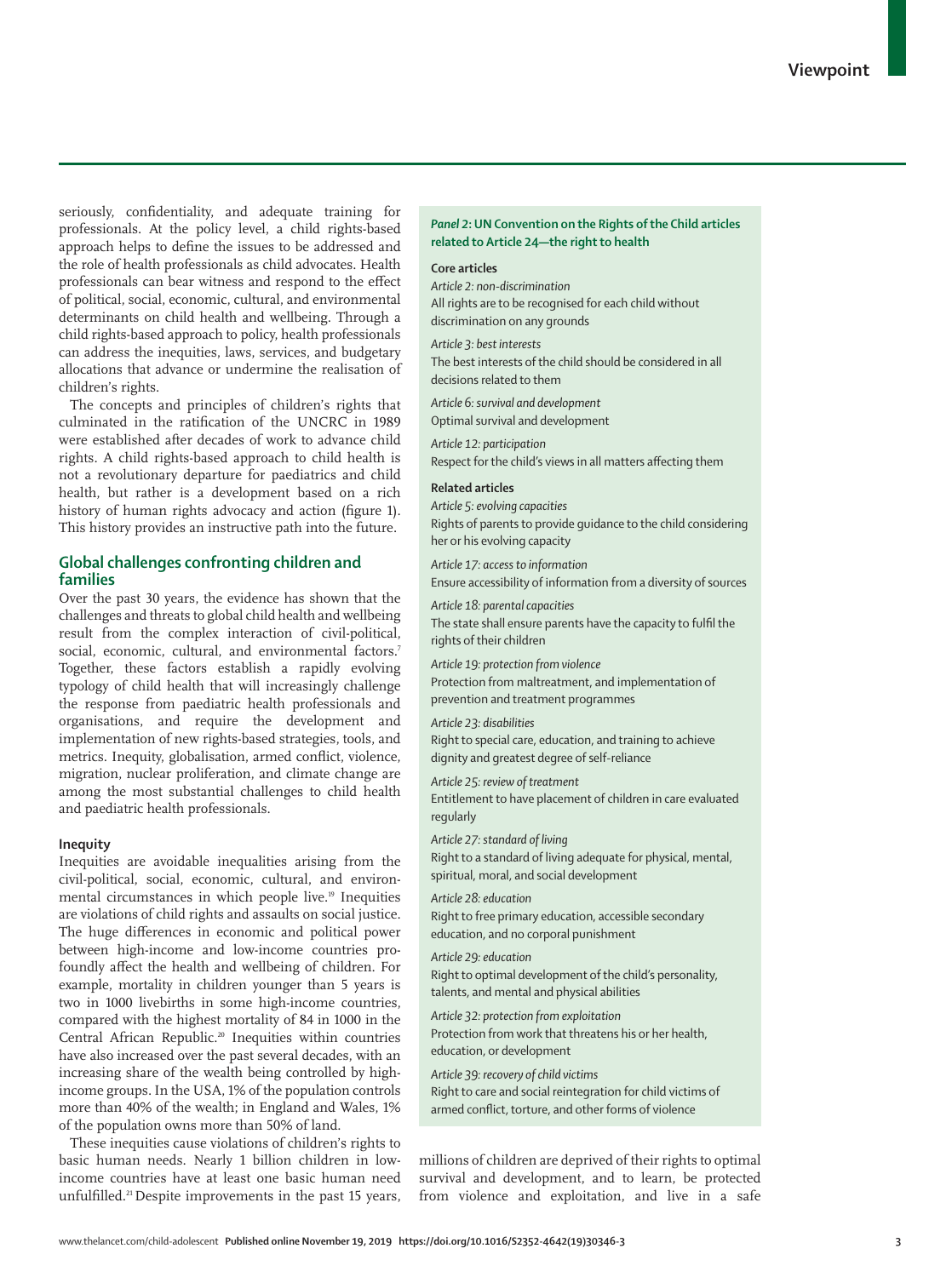

*Figure 1:* **A 100-year timeline of children's rights**

environment.<sup>20</sup> Children in poor or rural households in low-income countries are at increased risk of being deprived of these rights.<sup>20</sup>

As a direct result of rights violations, children in the poorest households in low-income countries are twice as likely as children in the richest households to die before the age of 5 years, twice as likely to be stunted because of chronic malnutrition, less likely to receive vaccines, and less likely to have access to safe drinking water and sanitation.<sup>22</sup> Although children in highincome countries are much less likely to face such severe rights violations, inequities in child health outcomes in these countries exist, such that children in low-income households are at increased risk of a range of adverse outcomes, including mortality, obesity, and chronic disabling conditions.<sup>23</sup>

#### **Globalisation**

Globalisation is perhaps the most complex of the issues affecting the health and wellbeing of children, and can generally be defined as the economic, political, and social interconnection and interdependence among countries. Globalisation can also be described in terms of spatial, communication, and cognitive constructs, which affect the rights of children.<sup>24</sup>

Globalisation affects physical and territorial space. The cross-border movement of people, information, capital, goods, and services is expanding and rendering national borders irrelevant. The power of international corporations sometimes exceeds that of nations. Trafficking of products and people across borders challenges the capacity of governments to regulate these borders. As a result, new social geographies are being formed that redefine how individuals and populations interact with each other.

In terms of children's rights, borders have no relevance. The human rights principles of universality, interdependence, and accountability establish the cross-border portability of all rights in the UNCRC, and the global accountability of all duty bearers to ensure these rights are fulfilled.25 Potential rights violations, such as corporal punishment, child labour, and trafficking need special attention from all stakeholders in child wellbeing because of the vulnerability of children to violence and exploitation.

Globalisation is generating alternative forms of communication through virtual human interactions, resulting in new models of socialisation, especially for children.26 The rights of children to privacy, association, access to information, and freedom from exploitation are among the rights in the UNCRC that are being recontextualised by changes in communication. In 2019, the Committee on the Rights of the Child initiated the concept of a General Comment on digital media,<sup>27</sup> which reflects the growing concerns that the committee has about existing and potential rights violations in the digital world.

Perhaps most profoundly, globalisation is influencing how people exist in the world. Globalisation directly affects health systems and indirectly affects child health and wellbeing through the global, national, and regional effect on agricultural policy, the provision of children's services, structural adjustment policies, global governance structures, markets, communication, information diffusion, mobility, cross-cultural interaction, and environmental changes.<sup>3,28,29</sup>

Globalisation is a powerful social force that affects the lives of all people, particularly children and adolescents. The effect globalisation has—whether positive or negative—on children's rights to optimal survival and development depends on the complex interactions between individuals, communities, and states and the capacity of these entities to confront political, socioeconomic, and cultural forces created by globalisation. WHO<sup>30</sup> and UNICEF<sup>31</sup> are among many transnational organisations helping countries to assess and respond to cross-border issues that are partly caused by globalisation. Academic training programmes can prepare paediatric health professionals to understand and respond to the complex interactions between globalisation and child health and wellbeing.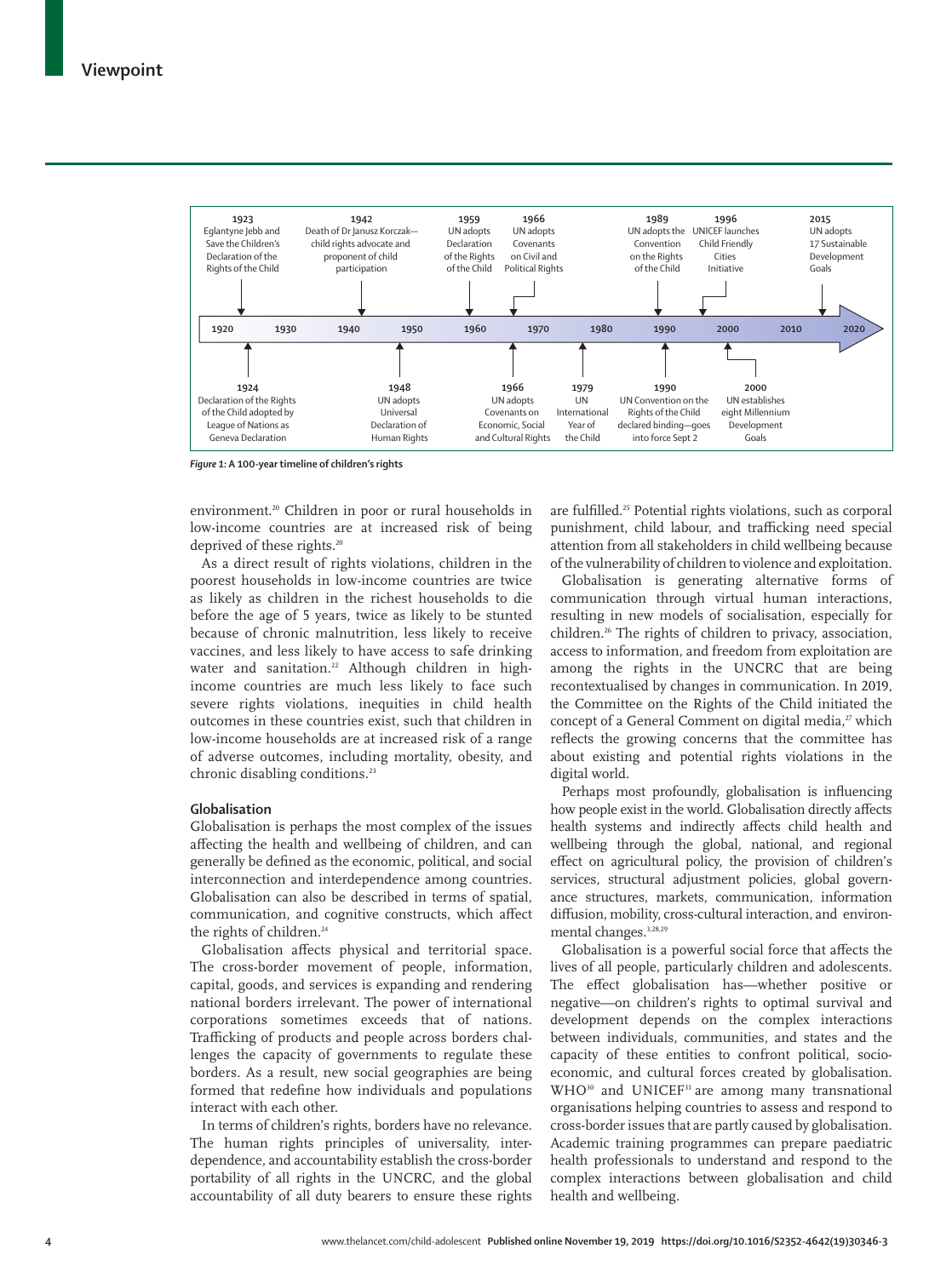# **Armed conflict**

Armed conflict is a global public health crisis that violates the rights of nearly one in five children,<sup>2</sup> including children living in active conflict zones, children who have been displaced internally or across borders, and children born after a conflict has ended.<sup>2</sup> Conflict not only causes direct harm to children by physical injury, psychological trauma, displacement, and death, but also has a broad range of indirect effects.32 Indirect effects include violations of children's rights to food and nutrition, adequate living conditions, protection from environmental hazards, separation from family, and access to health care and education.<sup>2</sup>

The deliberate targeting of schools, health facilities, and health workers by armed groups and states is increasingly common over the past several decades.<sup>2</sup> Ongoing violations of children's rights have been documented, including the so-called six grave violations: killing and maiming of children, recruitment or use of children as soldiers, sexual violence against children, abduction of children, attacks against schools or hospitals, and the denial of humanitarian access for children.33

Opportunities exist for the health professionals who care for these children to support local and global organisations and efforts to fulfil the rights of children to protection from armed conflict, torture, and exploitation, optimal survival and development, and access to play, education, health and rehabilitation services, and other relevant rights in the UNCRC. The UNCRC's Optional Protocol on the involvement of children in armed conflict (2002) specifically addresses the recruitment and use of children in hostilities and provides an additional resource to guide paediatric health professionals as duty bearers in this regard.

#### **Violence**

In addition to armed conflict, violence against children including physical, sexual, and psychological abuse and exploitation—is a child-rights violation that incurs a huge financial, social, and cultural cost to individuals and society.34 Violence affects more than 1 billion children annually worldwide.<sup>35</sup> In 2017, the report on ending violence in childhood<sup>36</sup> detailed synthesised knowledge on the causes and consequences of childhood violence, and identified evidence based strategies to prevent childhood violence.

A 2018 Comment<sup>37</sup> about violence against children in *The Lancet Child & Adolescent Health* emphasised the importance of broadening the context of violence to include structural and institutional violence as primary causes of child-rights violations. The Comment also presented a rationale for expanding the typology of violence beyond physical and sexual abuse and neglect to include bullying, cyber violence, corporal punishment, domestic and family violence, child labour, and harmful cultural and traditional practices.

#### **Displaced children**

The forced migration of families with children in the 21st century has been unprecedented. More than 68 million people have fled their homes, with over 25 million people confirmed as refugees.<sup>38</sup> Nearly half of these displaced people are children:<sup>38</sup> the number of child refugees increased by 75% between 2010 and 2015.39,40 People flee armed conflict, poverty, oppression, and natural disasters, and include refugees, asylum seekers, internally displaced people, economic migrants, and trafficked children. Many displaced people are stateless—ie, unable to return to their country of origin and not accepted by the international community. UNCRC Article 22 specifically addresses the rights of refugee children, as does Article 20 (protection of a child without a family), Article 9 (separation from parents), and other protection and promotion rights as articulated in the UNCRC.

Forced migration has a large effect on children's rights to health and wellbeing. In 2019, the International Society for Social Pediatrics and Child Health (ISSOP) surveyed its members to better understand the health status of displaced children. Health-care providers reported a high prevalence of upper respiratory infections (68%), dental cavities (60%), dysentery (40%), and asthma and pneumonia (30%). Chronic health conditions were widespread, with a high prevalence of anaemia (49%), developmental disabilities (31%), and malnutrition and stunting (27%). Mental health disorders also had a high prevalence among displaced children, including anxiety (52%), depression (39%), and posttraumatic stress disorder (37%).<sup>41</sup>

Although the challenges faced by displaced children are substantial, international awareness is growing, and actions are being taken in response to the causes of the displacement of children. In 2016, the UN General Assembly adopted the New York Declaration for Refugees and Migrants,<sup>42</sup> and in 2018, the International Conference to Adopt the Global Compact for Safe, Orderly, and Regular Migration<sup>43</sup> and the Compact on Refugees<sup>44</sup> were finalised. Together, these agreements provide a global human rights framework to support international efforts to address the crises in both child health and migration.

Paediatric health professionals, as duty bearers for the health and wellbeing of all children, have unique roles in protecting and promoting the rights of displaced children. The ISSOP Budapest Declaration provides a blueprint for protecting child rights in the context of a child rights-based approach to children's optimal survival and development.<sup>25,40</sup> The human rights principle of universality renders state boundaries and borders irrelevant in the context of fulfilling the rights of children<sup>16</sup> and the principle of interdependence demands that all protection, promotion, and participation rights must be fulfilled for all children.16 The principle of accountability requires all paediatric health professionals be accountable as duty bearers for fulfilling the rights of all displaced children: in particular, participation rights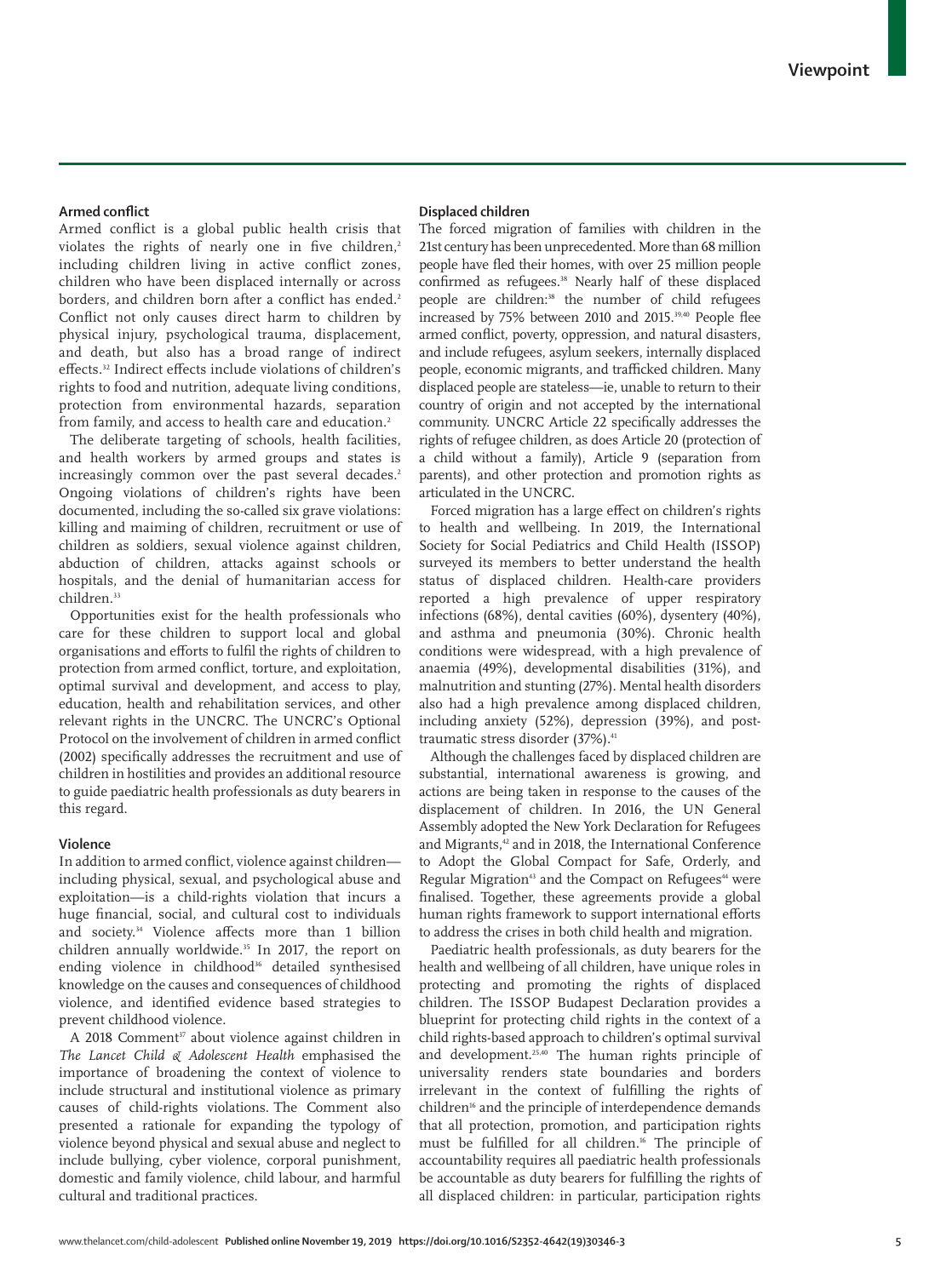to a name and nationality; promotion rights to health care, education, shelter, and family reunification; and protection rights to be secure from violence, exploitation, and separation from families.<sup>16</sup>

# **Nuclear proliferation**

The threat from nuclear weapons is at its greatest since the Cold War. The Bulletin of Atomic Scientists annually assesses the risk of nuclear war and represents this risk using a clock on which midnight designates the time of greatest threat—the clock is now set at 2 minutes to midnight.45

Nuclear weapons are an existential threat to the rights of children and the cost to create and maintain these weapons is very high. This expense is magnified by the metrics of lost opportunities to otherwise invest in children's health and wellbeing.

Health professionals can do much to minimise the threats posed by nuclear weapons, including by advocating national and global anti-nuclear weapon efforts. Through the work of the International Campaign to Abolish Nuclear Weapons, itself founded by the medical organisation International Physicians for the Prevention of Nuclear War, the UN has developed the Treaty for the Prohibition of Nuclear Weapons. This treaty is strongly backed by non-nuclear countries and is likely to put pressure on states that are resisting the abolition of nuclear weapons. Paediatric health professionals have an important role to play in advocacy, policy development, and advancing the participation rights of children to have a voice in response to the proliferation of nuclear weapons, which is the ultimate threat to children's best interests and right to survival and development.

#### **Climate change**

The effect of climate change on the rights of children to optimal survival and development is immeasurable and requires a concerted international effort to reverse its impending catastrophic consequences. UNICEF has shown that climate change might be the greatest threat facing the world's children and future generations.<sup>46</sup>

Children are disproportionately affected by climate change because of their metabolism, physiology, and developmental needs.<sup>46</sup> Additionally, climate change will increasingly have a disproportionate effect on the rights of specific groups of vulnerable children, including displaced children, children living in poverty, indigenous children, and children with developmental disabilities.<sup>47</sup>

Climate change is increasing the frequency and intensity of extreme weather events, and hundreds of millions of children live in the most affected regions. These weather events negatively affect children's rights to access food, water, and the basic services required for optimal survival and development. Because diarrhoea is the second leading cause of mortality for children younger than 5 years, climate-induced increases in waterborne diseases will have a disproportionate effect on child health.48 By 2030, climate change is projected to result in the moderate to severe stunting of an additional 7·5 million children younger than 5 years.6 Climate change also affects the geographical range of vectors of disease, leading to violations of rights to optimal health, survival, and development because of an increasing prevalence of diseases such as malaria, dengue, leptospirosis, and leishmaniosis. Climate changes also contribute to an increase in children's stress, anxiety, depression, and post-traumatic stress disorder.<sup>49</sup>

The articles of the UNCRC and principles of children's rights provide a foundation and framework to support a comprehensive analysis and response to the effects of climate change on child survival and development.<sup>50</sup> Child health equity can be achieved in the shadow of climate change through a child rights-based approach to understanding and responding to its effects.

# **A global agenda for child health and wellbeing**

The challenge confronting paediatric health professionals and organisations is how to respond to these global situations that affect children's rights to health and wellbeing. Building on the knowledge and experience of three decades of child rights advocacy, the following global agenda for child health and wellbeing<sup>51</sup> is presented as a blueprint for this response. This global agenda is a child rights-based approach to the practices of paediatrics and child health that are relevant to the local and global needs and rights of children. The agenda provides concrete, actionable tasks that can be implemented by paediatric health professionals working in clinical care, systems development, and policy formulation to fulfil the rights of children to optimal health and development.

The ten elements of the global agenda were generated through an iterative process (2015–16) that engaged members of ISSOP. Information was solicited by email from member paediatricians regarding their priority concerns for children and their suggestions for the practice of social paediatrics that could respond to these concerns. Replies were collected, grouped into broad categories, then submitted to a working group at the 2015 ISSOP meeting in Geneva. The working group had three tasks: (1) to generate a rationale statement for developing a global agenda in the context of the UNCRC and SDGs; (2) to establish the core elements of the agenda that would become a framework for the practice of social paediatrics, including the rationale for the inclusion of each element; and (3) to identify strategies for implementation of the agenda in the domains of clinical care, systems development, and policy generation.

Small group discussions were convened in a workshop to articulate and refine the elements of the agenda, add additional elements, and establish a rationale for each suggested element. Each group had copies of the UNCRC and SDGs to use in their formulations. A large group then discussed the suggestions from the small groups,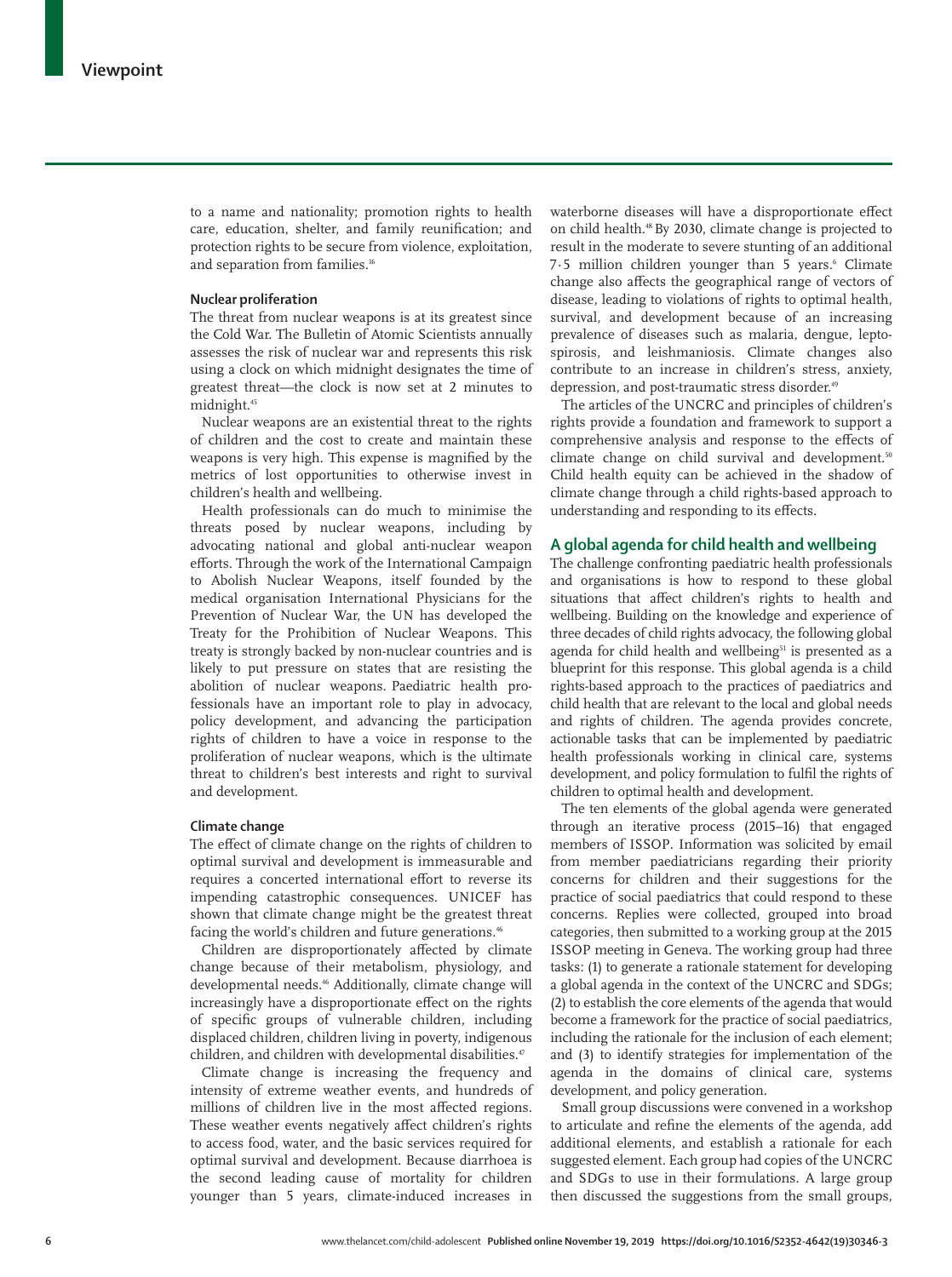eliminated or combined agenda elements, and generated a draft global agenda.

Small groups then reconvened to establish the links between the SDGs and the articles of the UNCRC and the agenda elements that had been identified. Additionally, the groups identified the roles paediatricians should have in implementing each of the agenda elements in the domains of clinical care, systems development, and policy generation.

The large group finalised a working draft of the agenda, which was circulated to the ISSOP members for final review of the agenda elements, rationale statements (appendix), linked UNCRC articles and SDGs (figure 2), and roles of health-care providers. After review by a small working group, a final document was prepared, which went through the ISSOP policy review process to be published as an ISSOP policy statement. Here we present the ten elements of the finalised global agenda for child health and wellbeing, including the SDGs and UNCRC articles they are linked to, the rationale for inclusion of each element, and the roles for health professionals and paediatricians.

#### **1) Provide secure child-friendly spaces for children to thrive**

Element 1 of the global agenda is linked to SDGs 3 and 11, and to UNCRC Articles 19, 24, 31, and 35. The rationale for the inclusion of this element is that children need child-friendly spaces, including homes, schools, hospitals, play areas, and virtual spaces, to ensure optimal growth and development.

In clinical care, element 1 can be implemented by including environmental and safety assessments in clinical encounters, displaying a child-rights charter and adopting its statements, and by establishing rightsrespecting health practices.<sup>52</sup> At the community level, accessible transport systems can be provided,<sup>53</sup> and childfriendly communities can be built,<sup>54</sup> as can rightsrespecting schools.55 Policies can be implemented to promote rights-respecting urban design,<sup>54</sup> and the International Play Association recommendations can be used to fulfil children's right to play.<sup>56</sup>

#### **2) Ensure a life free of poverty**

Element 2 of the global agenda is linked to SDG 1 and to UNCRC Articles 2, 24, 26, 27, and 28. The rationale for the inclusion of this element is that the effects of poverty and income inequality have a profound effect on the health and wellbeing of children and on the adults they will become.

In clinical care, paediatric health professionals can implement element 2 by assessing household poverty and adverse experiences using evidence-based tools, such as the adverse childhood experience questionnaire.<sup>57</sup> Trauma-informed and rights-respecting practices can both be established.15,57,58 Access to the resources required to support children and families can be improved at the community level, and rights and equity-based impact



*Figure 2:* **Elements that make up the global agenda for child health and wellbeing and the linked SDGs and articles of the UNCRC**

UNCRC=UN Convention on the Rights of the Child. SDG=Sustainable Development Goal.

assessments can be used to assess the effects of policies See **Online** for appendix on child health.59 Tax and income-support policies can be implemented as part of element 2, and child-focused budgets can be developed. Child rights-based policies for urban planning are also needed.<sup>60</sup>

#### **3) Promote social inclusion and non-discrimination**

 Element 3 of the global agenda is linked to SDGs 5, 10, and 16, and to UNCRC Articles 2, 14, 20, and 30. The rationale for the inclusion of this element is that personal, structural, and institutional racism and discrimination can be eliminated in all sectors and hierarchies of society.

In clinical care, inclusive practice environments can be created for marginalised children and staff can be trained in cultural and linguistic competency and traumainformed care.<sup>61</sup> Community systems can be developed that fulfil the rights of children who are refugees or who are from minority groups. Initiatives can be implemented to reduce structural and institutional discrimination<sup>10</sup> and inclusive education can be supported. Global policies can be used to promote local child rights-respecting policies to help implement element 3. Rights-respecting built environments and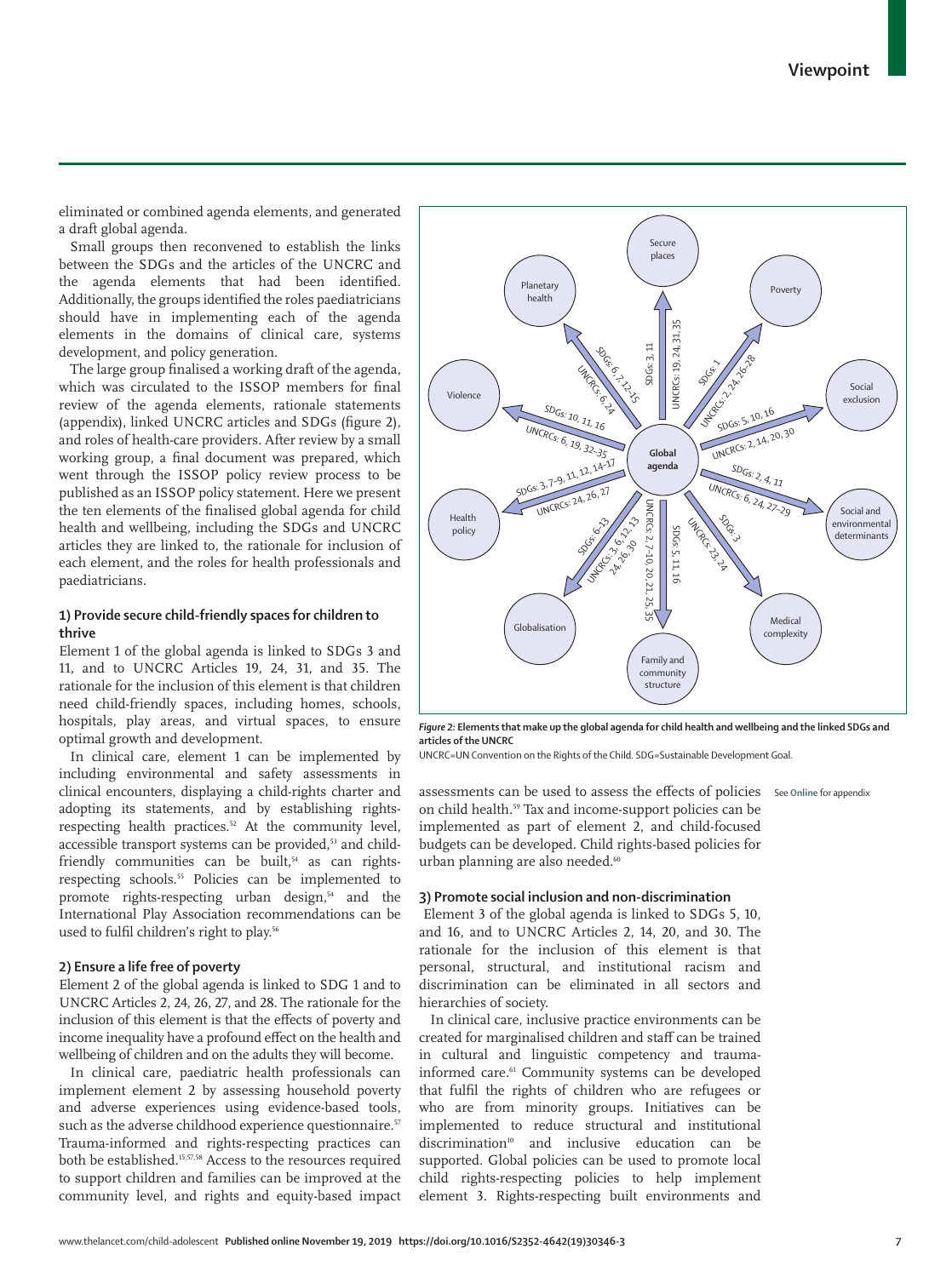health and education systems need to be developed, and harmful practices against girls and women can be eliminated.<sup>62</sup>

### **4) Address the effects of social determinants of health**

Element 4 of the global agenda is linked to SDGs 2, 4, and 11**,** and to UNCRC Articles 6, 24, 27, 28, and 29. The rationale for the inclusion of this element is that improvements in knowledge of social epidemiology and life course science support the integration of child rightsbased approaches to health promotion, disease prevention, and health care to address the social and environmental determinants of child health.

Paediatric health professionals can do root-cause analyses to identify and address the underlying determinants of clinical conditions. A biopsychosocial and family history can be obtained in clinical settings to help identify the determinants of children's health and intergenerational influences.<sup>23</sup> Rating systems can be developed for early childhood education programmes in the community and access to quality early childhood development opportunities can be ensured as part of element 4 of the global agenda.<sup>58</sup> Exposures to environmental toxins can be mitigated and accountability systems can be created to promote child development. Policy changes can include the implementation of rightsbased health and wellbeing surveys<sup>63</sup> and annual policy analyses.

### **5) Respond to the increasing complexity of physical and mental health conditions**

Element 5 of the global agenda is linked to SDG 3 and to UNCRC Articles 23 and 24. The rationale for the inclusion of this element is that the increasing complexity of child health conditions will require new approaches to the physical and mental health care of children.

In terms of clinical care, patient centred medical– behavioural health homes need to be established<sup>64</sup> and access to [paediatric palliative care](http://www.icpcn.org) can be improved. Adolescent-to-adulthood transition medical care can also be established as part of this element of the global agenda.<sup>65</sup> At the community level, paediatric health professionals can be trained to diagnose and manage common mental health conditions.<sup>66</sup> Community-based anti-violence, anti-bullying, and other similar campaigns can also be developed as part of the response to the increasing complexity of physical and mental health conditions. Policies are needed to ensure paediatric health professionals are trained to address root-cause health determinants and the holistic health needs of children with complex medical and mental health conditions. Antiviolence policies, including anti-trafficking strategies, can be integrated into health policies.<sup>67</sup>

#### **6) Respect changing family and community structures** Element 6 of the global agenda is linked to SDGs 5, 11, and 16, and to UNCRC Articles 2, 7–10, 20, 21, 25, and 35.

The rationale for the inclusion of this element is that the structure of families and communities will change because of changing societal and cultural norms, and because of the effect of globalisation, climate change, migration, violence, and other social determinants on families.

At the clinical level, access to reproductive health services can be provided to everyone. Professionals working in clinical care should know the signs of child trafficking and respond to these signs, $67$  and should respect the spectrum of family structures.

In the community, cultural practices that harm children, such as early forced marriage and female genital mutilation, can be eliminated. $62$  Ending discriminating practices such as the incarceration of young people and the separation of children from families can also be prioritised. Sexual and reproductive rights can be promoted, and paediatricians trained to address LGBTQIA+ and gender health issues. Policies can be put in place to ensure a legal identity is provided for all children, including children living as displaced people; to ensure the rights of LGBTQIA+ people to establish families; and to prioritise family reunification.<sup>68</sup>

#### **7) Respond to the effects of globalisation and marketing on child health**

Element 7 of the global agenda is linked to SDGs 6, 7, 8, 9, 10, 11, 12, and 13, and to UNCRC Articles 3, 6, 12, 13, 24, 26, and 30. The rationale for the inclusion of this element is that the disproportionate consumption of energy, prioritisation of transnational corporate interests, environmental injustice, and inequitable distribution of resources will have an increasing global effect on child health and wellbeing.

Paediatric health professionals and all stakeholders in children's health and wellbeing should abide by the International Code of Marketing of Breast Milk Substitutes and promote the healthy use of digital devices. Community systems can ensure that all children have equitable access to health care and other services, and ethical standards for physicians related to infant formula milk and pharmaceutical marketing should be implemented.<sup>69</sup> Policies can prohibit direct and digital marketing to children younger than 12 years, and all marketing of tobacco and alcohol products.<sup>70</sup> Unregulated child labour can also be prohibited and environmental justice policies can be promoted.

# **8) Frame all public and private sector policies as child health policies**

Element 8 of the global agenda is linked to SDGs 3, 7, 8, 9, 11, 12, 14, 15, 16, and 17, and to UNCRC Articles 24, 26, and 27. The rationale for the inclusion of this element is that all public and private sector policies can be assessed for their effect on child health and wellbeing.

In clinical settings, paediatric health professionals can screen for the social determinants of health.

For the **International Children's Palliative Care Network** see <http://www.icpcn.org>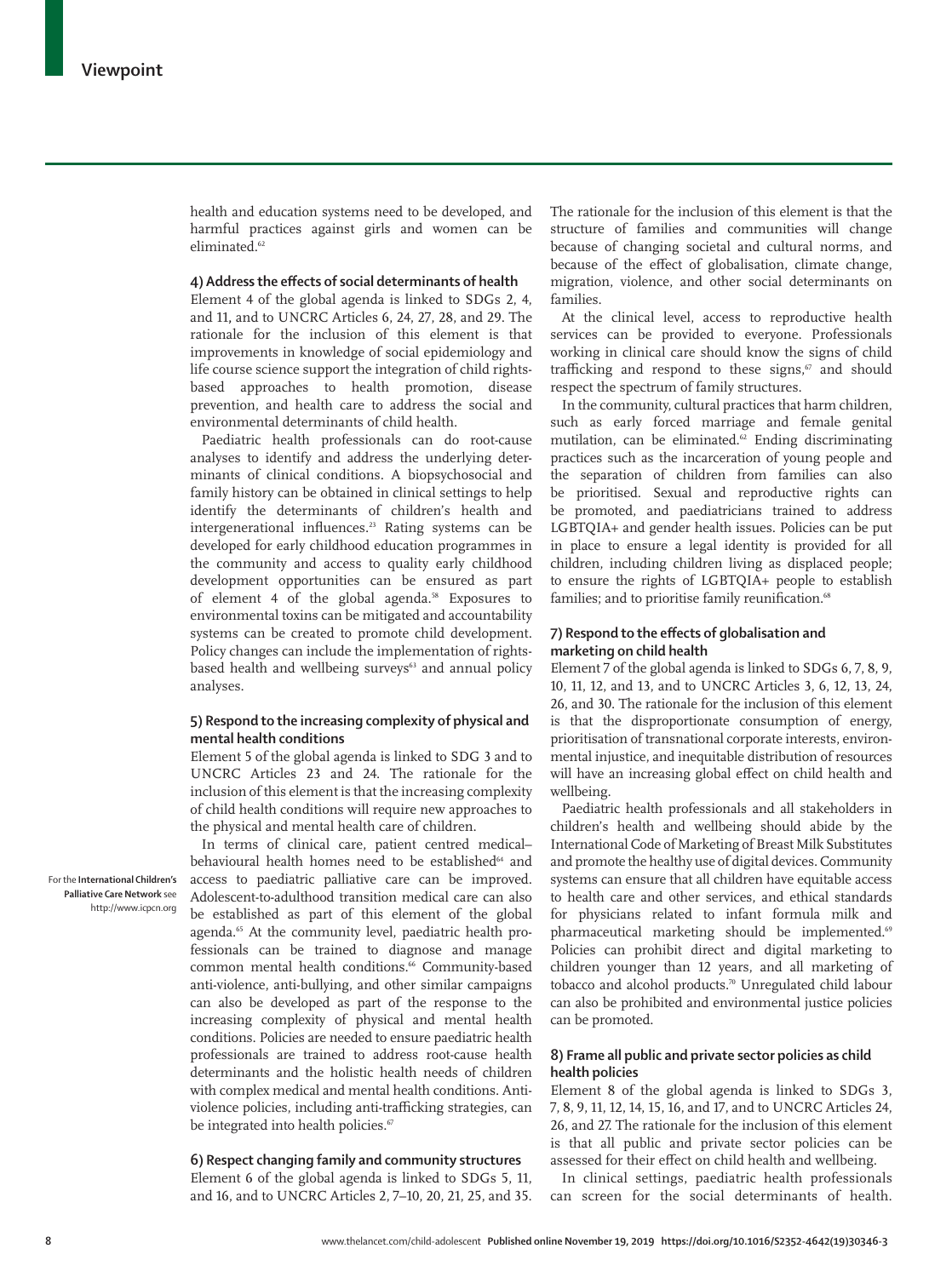Specialty primary child health practices can be established that address the unique needs of marginalised children.71 Community systems can provide children with a voice in the generation of policies and programmes that affect them.<sup>72</sup> Local children's human rights commissioners and ombudspersons can be put in place. Paediatric health professionals can be trained as advocates to influence public policy and should establish policy committees in paediatric health professional organisations.73

#### **9) Create the opportunity for a life free of violence**

Element 9 of the global agenda is linked to SDGs 10, 11, and 16, and to UNCRC Articles 6, 19, 32, 33, 34, and 35. The rationale for the inclusion of this element is that violence—be it war, sectarian, state-perpetrated, innercity, familial, peer-based, self-inflicted, or resulting from exploitive labour practices—affects children throughout the world.

Paediatric health professionals can screen and respond to domestic and other forms of violence, including trafficking and bullying, and can put traumainformed care into practice. Paediatricians can be trained to screen for and manage mental–behavioural health conditions caused by violence.<sup>61</sup> At a community level, systems can ensure that juveniles are not tried as adults in the justice system, $74$  and that child soldiers and trafficked children are considered victims not perpetrators. Trauma-informed mental–behavioural health resources can be developed and rights-respecting safe zones can be established. Policies can be developed to end violence against children, end all forms of child labour,53 advance [the Global Initiative to End All](https://endcorporalpunishment.org)  [Corporal Punishment of Children](https://endcorporalpunishment.org), and to regulate gun and arms industries.

#### **10) Focus on the planetary effects of climate change on children's health**

Element 10 of the global agenda is linked to SDGs 6, 7, 12, 13, 14, and 15, and to UNCRC Articles 6 and 24. The rationale for the inclusion of this element is that climate change will increasingly affect the health and wellbeing of all children.

At the clinical level, paediatric health professionals can fulfil the rights of children affected by migration and displacement due to climate change. These professionals can prevent and respond to nutritional deficiencies and other health effects of climate change.<sup>48</sup> At the community level, assessments can be done of the effects of climate change on health and equity,<sup>6</sup> and emergency and longterm response plans can be developed for children and families, displaced people, immigrants, and refugees. Policies can be put in place to promote social awareness of the devastating consequences of climate change on children, minimise the causes of climate change, and achieve universal and equitable access to safe and affordable water.46

# **Future challenges**

A child rights-based approach to health and development, combined with the SDGs, establishes "an agenda that is at once bold and ambitious, inspirational yet practical, and most of all—reflective of the aspirations of people from every part of the world, of all ages, and from all walks of life".53 As nations embrace the UNCRC and SDGs as the foundation and framework for child health and wellbeing and global development, paediatric health professionals and organisations need to respond similarly. Translating the global agenda and principles and norms of child rights, social justice, and health equity into practice will establish paediatric health professionals as essential global partners in fulfilling the rights of children to optimal health and development. What remains is the challenge of fully integrating these principles, standards, and norms into health professional training and practice, systems development, and the formulation of policies in the public and private sectors. This integration will help to move global health systems beyond biomedical approaches to child health and wellbeing to address the complexity of the civil-political, social, economic, cultural, and environmental determinants of health. The global agenda provides a framework and mechanism to support this evolution. To remain relevant, child health practice must be grounded in the intersection of health and rights, justice, and equity. This is the challenge and promise for the next anniversary celebration of the UNCRC.

#### **Contributors**

All authors did literature searches and contributed to the writing of the manuscript. All authors have seen and approved the final version of the manuscript, figures, and references for publication.

#### **Declaration of interests**

We declare no competing interests.

#### **References**

- Li Z, Li M, Subramanian SV, Lu C. Assessing levels and trends of child health inequality in 88 developing countries: from 2000 to 2014. *Glob Health Action* 2017; **10:** 1408385.
- 2 Kadir A, Shenoda S, Goldhagen J, et al. American Academy of Pediatrics, section on international child health. Technical report: the effects of armed conflict on children. *Pediatrics* 2019; **2018:** 142.
- 3 Huynen MM, Martens P, Hilderink HB. The health impacts of globalization: a conceptual framework. *Global Health* 2005; **1:** 14.
- Paulson JA. Pediatric considerations before, during, and after radiological or nuclear emergencies. *Pediatrics* 2018; **142:** e20183000.
- 5 WHO. Health in the context of migration and forced displacement. Sept 22, 2016. https://www.who.int/migrants/publications/UNGA\_ SideEvent\_Report.pdf?ua=1 (accessed Aug 28, 2019).
- WHO. Quantitative risk assessment of the effects of climate change on selected causes of death, 2030s and 2050s. 2014. https://apps. who.int/iris/bitstream/handle/10665/134014/ 9789241507691\_eng.pdf;jsessionid=8FD70A3EE2DBE22B75ED 2B42F524D362?sequence=1 (accessed June 12, 2019).
- 7 WHO Commission on Social Determinants of Health. Closing the gap in a generation: health equity through action on the social determinants of health. 2008. https://apps.who.int/iris/bitstream/ handle/10665/43943/9789241563703\_eng.pdf;jsessionid=FA0C3233 CBA38C0E8C99C092C1A9CF52?sequence=1 (accessed Oct 25, 2019).
- Hertzman C. Putting the concept of biological embedding in historical perspective. *Proc Natl Acad Sci USA* 2012; **109** (suppl 2)**:** 17160–67.

For the **Global Initiative to End All Corporal Punishment of Children** see [https://](https://endcorporalpunishment.org) [endcorporalpunishment.org](https://endcorporalpunishment.org)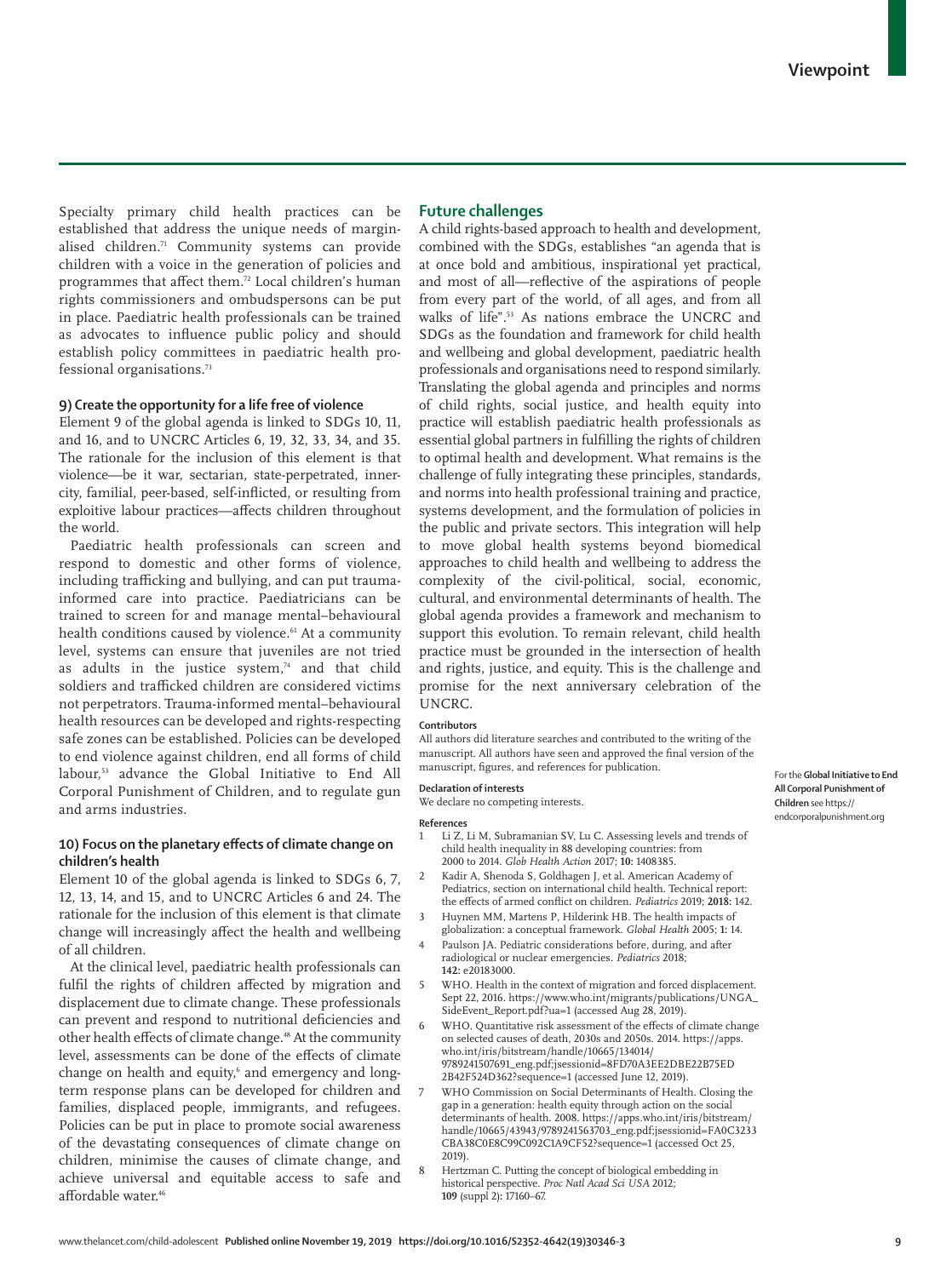- 9 Halfon N, Larson K, Lu M, Tullis E, Russ S. Lifecourse health development: past, present and future. *Matern Child Health J* 2014; **18:** 344–65.
- 10 Webb E. Discrimination against children. *Arch Dis Child* 2004; **89:** 804–08.
- 11 *The Lancet.* Syndemics. March 2, 2017. https://www.thelancet.com/ series/syndemics (accessed Aug 27, 2019).
- 12 Gostin LO. Public health, ethics, and human rights: a tribute to the late Jonathan Mann. *J Law Med Ethics* 2001; **29:** 121–30.
- 13 UNICEF. Convention on the Rights of the Child. For every child, every right. 2019. https://www.unicef.org/child-rights-convention (accessed June 14, 2019).
- 14 UNICEF. What is HRBAP? Human rights-based approach to programming. 2016. https://www.unicef.org/policyanalysis/rights/ index\_62012.html (accessed June 7, 2019).
- 15 Council on Community Pediatrics and Committee on Native American Child Health. Policy statement—health equity and children's rights. *Pediatrics* 2010; **125:** 838–49.
- 16 United Nations Population Fund. Human rights principles. 2005. https://www.unfpa.org/resources/human-rights-principles (accessed June 7, 2019).
- 17 UN Committee on the Rights of the Child. General comment 5: general measures of implementation of the Convention on the Rights of the Child. Nov 27, 2003. https://www.refworld.org/ docid/4538834f11.html (accessed Aug 28, 2019).
- UN. About the sustainable development goals. 2015. https://www.un.org/sustainabledevelopment/sustainabledevelopment-goals (accessed June 11, 2019).
- 19 Arcaya MC, Arcaya AL, Subramanian SV. Inequalities in health: definitions, concepts, and theories. *Glob Health Action* 2015; **8:** 27106.
- 20 UNICEF. The state of the world's children 2019. Children food and nutrition. https://data.unicef.org/resources/state-of-the-worldschildren-2019 (accessed Nov 8, 2019).
- 21 Gordon D, Nandy S, Pantazis C, et al. Child poverty in the developing world. 2013. https://www.unicef.org/socialpolicy/files/ child\_poverty\_in\_the\_developing\_world.pdf (accessed June 11, 2019).
- UNICEF. Progress for children. Beyond averages: learning from the MDGs number 11. 2015. https://www.unicef.org/publications/files/ Progress\_for\_Children\_No.\_11\_22June15.pdf (accessed Aug 27, 2019).
- 23 Spencer NJ, Blackburn CM, Read JM. Disabling chronic conditions in childhood and socioeconomic disadvantage: a systematic review and meta-analyses of observational studies. *BMJ Open* 2015; **5:** e007062.
- 24 Lee K. Globalisation: what is it and how does it affect health? *Med J Aust* 2004; **180:** 156–58.
- 25 Goldhagen JL, Kadir A, Fouad FM, Spencer NJ, Raman S. The Budapest declaration for children and youth on the move. *Lancet Child Adolesc Health* 2018; **2:** 164–65.
- 26 Woo EH, White P, Lai CW. Impact of information and communication technology on child health. *J Paediatr Child Health* 2016; **52:** 590–94.
- 27 UN Human Rights Office of the High Commissioner. General Comment on children's rights in relation to the digital environment. https://www.ohchr.org/EN/HRBodies/CRC/Pages/ GCChildrensRightsRelationDigitalEnvironment.aspx (accessed Nov 8, 2019).
- 28 Richards D, Caldwell PH, Go H. Impact of social media on the health of children and young people. *J Paediatr Child Health* 2015; **51:** 1152–57.
- 29 Welander A, Lyttkens CH, Nilsson T. Globalization and child health in developing countries: the role of democracy. *Soc Sci Med* 2015; **136–137:** 52–63.
- 30 WHO. Globalization and health. 2001. https://www.who.int/trade/ globalization\_resource/en (accessed June 11, 2019).
- 31 UNICEF. More than 1 in 10 children living in countries and areas affected by armed conflict. 2015. https://www.unicefusa.org/press/ releases/unicef-more-1-10-children-living-countries-and-areasaffected-armed-conflict/21551 (accessed June 11, 2019).
- 32 Wagner Z, Heft-Neal S, Bhutta ZA, Black RE, Burke M, Bendavid E. Armed conflict and child mortality in Africa: a geospatial analysis. *Lancet* 2018; **392:** 857–65.
- 33 Kadir A, Shenoda S, Goldhagen J. The effects of armed conflict on child health and development: a systematic review. *PLoS One* 2019; **14:** e0210071.
- Reading R, Bissell S, Goldhagen J, et al. Promotion of children's rights and prevention of child maltreatment. *Lancet* 2009; **373:** 332–43.
- 35 Hillis S, Mercy J, Amobi A, Kress H. Global prevalence of past-year violence against children: a systematic review and minimum estimates. *Pediatrics* 2016; **137:** e20154079.
- 36 Know Violence in Childhood. Ending violence in childhood: global report. 2017. http://globalreport.knowviolenceinchildhood.org (accessed June 12, 2019).
- Raman S, Muhammad T, Goldhagen J, et al. Ending violence against children: a call to action. *Lancet Child Adolesc Health* 2018; **2:** 312–13.
- 38 UN Refugee Agency. Figures at a glance. 2019. https://www.unhcr. org/en-us/figures-at-a-glance.html (accessed June 12, 2019).
- UNICEF. Uprooted—the growing crisis for refugee and migrant children. 2016. https://www.unicef.org/publications/index\_92710. html (accessed June 12, 2019).
- 40 Oberg C. The rights of children on the move and the Budapest Declaration. *Children* 2018; **5:** 61.
- 41 International Society for Social Pediatrics and Child Health. ISSOP children on the move survey issue brief: the rights, health, and well-being of children and youth on the move. 2019. https://www.issop.org/2019/06/11/issop-children-on-the-movesurvey-issue-brief (accessed June 14, 2019).
- Seifman R. Refugees, migrants, and displaced populations: the United Nations New York Declaration and the WHO International Health Regulations. *Int Health* 2017; **9:** 325–26.
- 43 UN Refugees and Migrants. Global compact for safe, orderly and regular migration. 2018. https://refugeesmigrants.un.org/sites/ default/files/180711\_final\_draft\_0.pdf (accessed Aug 27, 2019).
- 44 UN Refugees and Migrants. Global compact on refugees. 2019. https://refugeesmigrants.un.org/refugees-compact (accessed June 12, 2019).
- 45 Bulletin of the Atomic Scientists. A new abnormal: it is still 2 minutes to midnight. 2019 Doomsday Clock Statement. 2019. https://thebulletin.org/doomsday-clock/current-time (accessed June 12, 2019).
	- UNICEF. Unless we act now: the impact of climate change on children. 2015. https://www.unicef.org/publications/index\_86337. html (accessed June 12, 2019).
- 47 Philipsborn RP, Chan K. Climate change and global child health. *Pediatrics* 2018; **141:** e20173774.
- McGill N. Vulnerable populations at risk from effects of climate change: public health working to find solutions. *Nations Health* 2016; **46:** 1–14.
- 49 Padhy SK, Sarkar S, Panigrahi M, Paul S. Mental health effects of climate change. *Indian J Occup Environ Med* 2015; **19:** 3–7.
- 50 Goldhagen J, Mercer R. A child rights and equity-based assessment of the impact of global climate change on children's health and well-being. *Int Public Health J* 2010; **2:** 41–551.
- 51 Shenoda S, Nathawad R, Spencer N, Mercer R, Goldhagen J. ISSOP position statement 7: a global agenda for social pediatrics and child health. Translating the sustainable development goals and child rights into practice. International Society for Social Pediatrics and Child Health. 2016. https://www.issop. org/2016/08/15/issop-position-statement-7sdgschildrights (accessed June 11, 2019).
- 52 WHO. Health promoting hospitals. 2016. http://www.who.int/ healthy\_settings/types/hospitals/en (accessed June 12, 2019).
- 53 UNICEF. A post-2015 world fit for children. https://www.unicef. org/disabilities/files/Disabilities\_2pager\_indicators\_SDGs.pdf (accessed Oct 25, 2019).
- 54 UNICEF. Child friendly cities initiatives. 2019. https://childfriendlycities.org (accessed June 12, 2019).
- 55 UNICEF UK. What is a rights respecting school? https://www.unicef.org.uk/rights-respecting-schools/the-rrsa/whatis-a-rights-respecting-school (accessed June 6, 2019).
- 56 International Play Association. The child's right to play. http://www.ipacanada.org/children.html (accessed June 12, 2019).